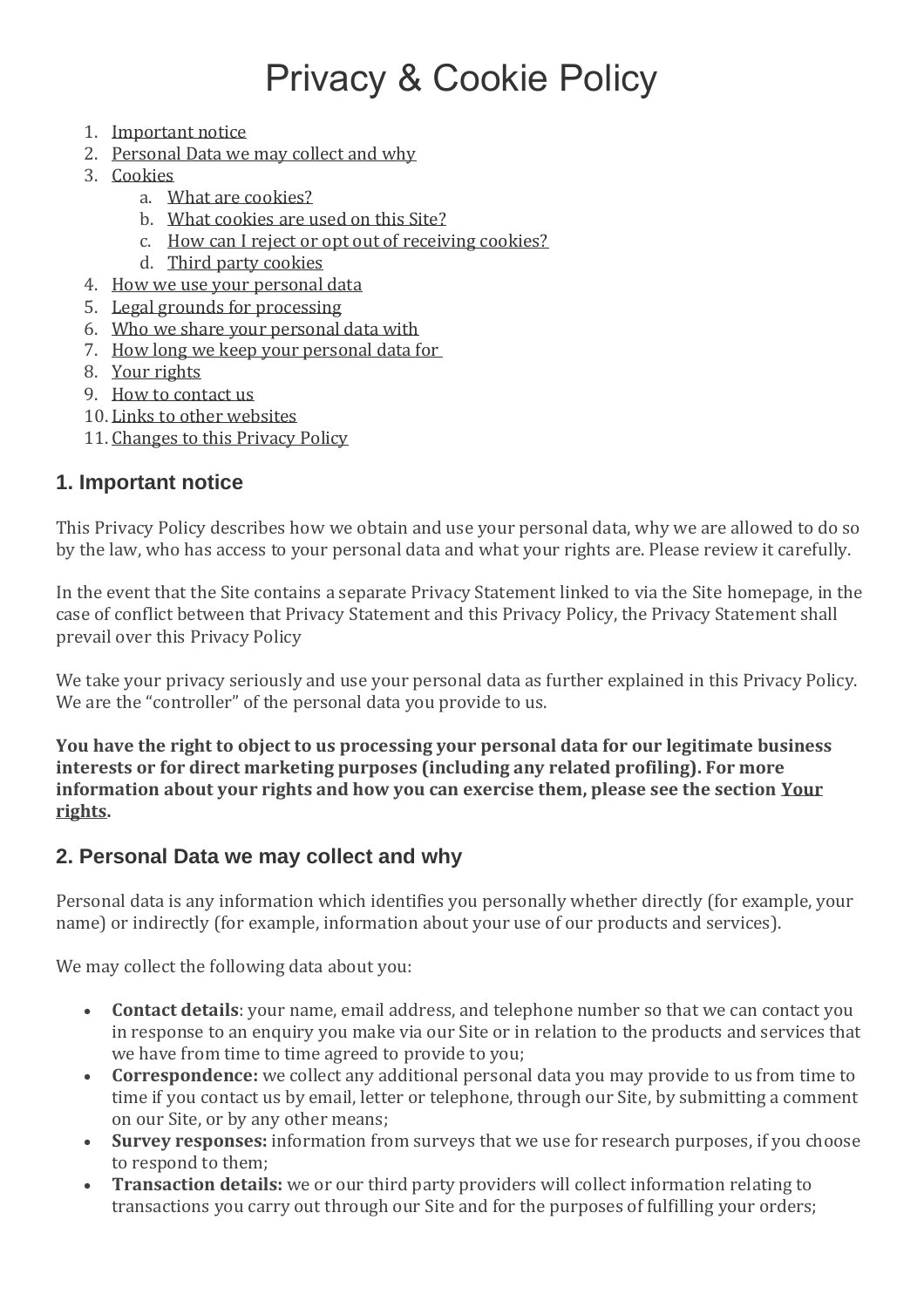• **Details of visits to the Sites:** details of your visits to our Site, including, but not limited to, traffic data, location data, weblogs and other communication data, whether this is required for our own billing purposes or otherwise and the resources that you access.

# **3. Cookies**

# What are Cookies?

We collect information about your use of our Site through cookies. Cookies are information that files stored on your computer, tablet or smartphone that help websites remember who you are and information about your visit. Cookies can help to display the information on our Site in a way that matches your interests. Most major websites use cookies.

# a. What cookies are used on this Site?

The cookies we and our business partners use on our Site are broadly grouped into the following categories:

- **Essential** Some of the cookies on our Site are essential for us to be able to provide you with a service you have requested. An example of this could be a cookie used to enable you to log into your account on our Site or which allows communication between your browser and our Site. Our cookie preference cookie described in the section "How can I reject or opt out of receiving cookies?" is also an essential cookie. You may not be able to use our Site without these cookies.
- **Analytics** We use analytics cookies to helps us understand how users engage with our Site. An example is counting the number of different people coming to our Site or using a particular feature, rather than the total number of times the site or feature is used. Without this cookie, if you visited our Site once each week for three weeks we would count you as three separate users. We would find it difficult to analyse how well our Site was performing and improve it without these cookies.
- **User Cookies** We use cookies to improve your experience by remembering your preferences so we know how you like to use our Site. Examples of this would be remembering you so that you are served with the same content or to remember you when you come back to our Site.
- **Social Sharing** We use third party cookies to allow you to share content directly on the social networking/sharing sites like Facebook, Twitter or Google+. Examples would be if you wanted to "like" or "tweet" about us or our products or services. Please see our "Third Party Cookies" section below for more details.
- **Interest-Based Advertising** You will have noticed that when you visit websites you will be shown adverts for products and services you may wish to buy. The money made by website owners for showing third party adverts on their websites often pays for the cost of running the website and therefore usually allows you to use the website without having to pay a registration or usage fee. To try and ensure that the adverts you see are relevant to you third party cookies may be used to collect information about the types of things that interest you, for example websites you visit and the geography that you are based in. Having these cookies does not increase the number of adverts you will be shown, but simply makes the adverts you see more relevant. Please see our "Third Party Cookies" section below for more details.

## b. How can I reject or opt out of receiving cookies?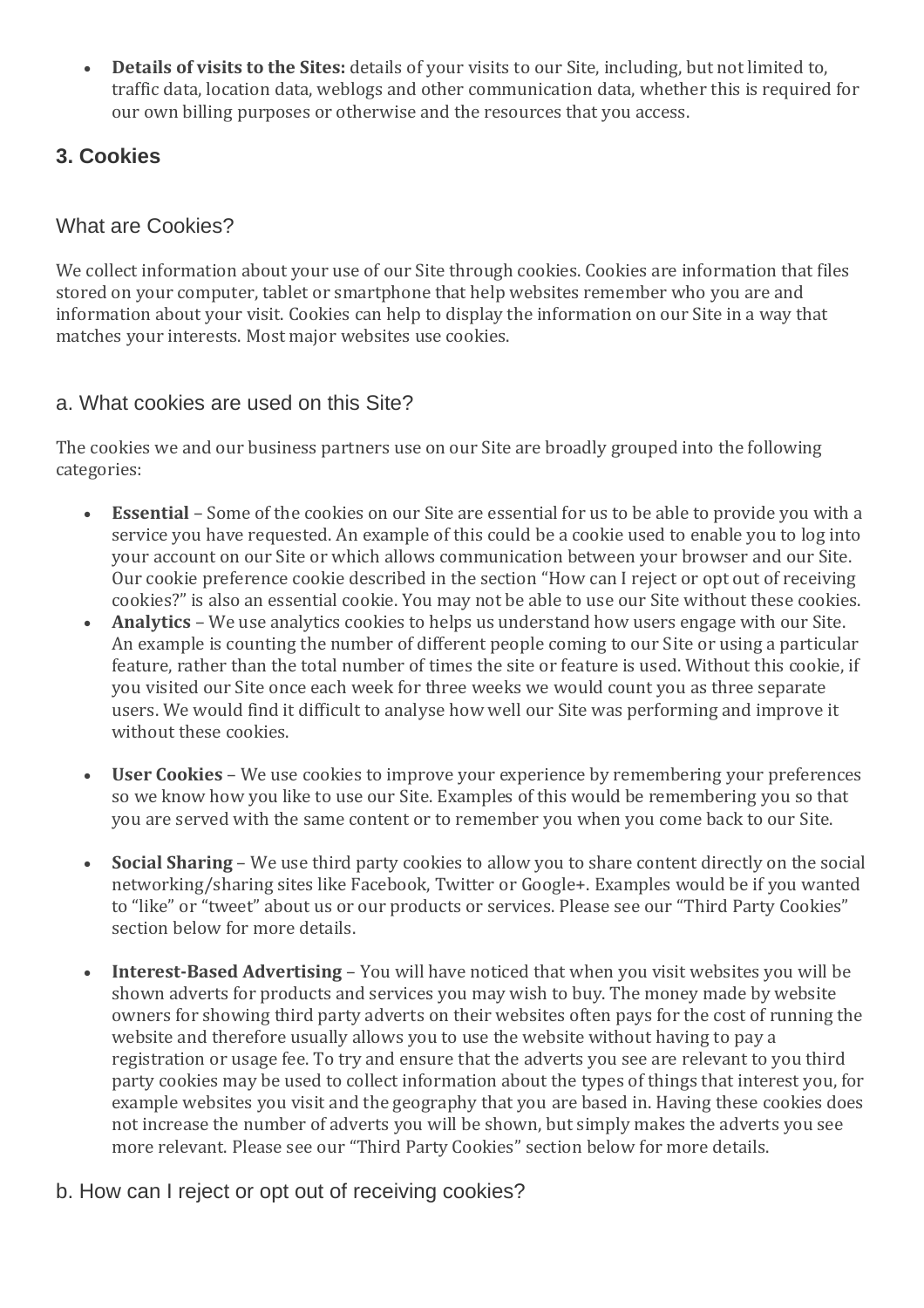You may refuse to accept cookies by activating the setting on your browser which allows you to refuse the setting of cookies. However, if you select this setting, you may be unable to access certain parts of our Site. Unless you have adjusted your browser setting so that it will refuse cookies, our system will issue cookies when you use our Site. The "Help" menu of the toolbar on most browsers will tell you how to prevent your browser from accepting new cookies, how to have the browser notify you when you receive a new cookie, or how to disable cookies altogether. For more information about cookies and how to stop cookies being installed or how to delete existing cookies from your hard drive visit the following website: [http://www.allaboutcookies.org.](http://www.allaboutcookies.org/)

# c. Third party cookies

Some of the cookies described in the "What Cookies are used on our Site" section above are stored on your machine by third parties when you use our Site. Third parties may also read cookies on your browser to collect information or to serve content or advertisements to you. We have no control over these cookies or how the third parties use them. They are used to allow that third party to provide a service to us, for example analytics. For more information on these cookies and how to disable them, please see:

- Internet Advertising Bureau website at <http://www.youronlinechoices.com/> where you will be able to opt-out of receiving Interest-Based Advertising cookies from some of the third parties listed below; and/or
- If you want to know more about how cookies work and how to manage or delete them, visit the [World Wide Web Consortium's website.](http://www.w3.org/Security/Faq/wwwsf2.html#CLT-Q10.)

# **4. How we use your personal data**

We use your personal data for the following purposes:

## **To provide you with the products and services you have requested**

We use your personal data to accept you as a new or returning customer to provide you with the products and services you have requested in accordance with the Trading Terms or Terms of Trading.

#### **To send you service communications, including in relation to changes to our Trading Terms or Terms of Trading**

We use the contact details you have provided to us so that we can communicate with you about the products and services that we provide, including to let you know about major changes to those products and services or to the Trading Terms or Terms of Trading between us or to any related information.

## **Direct marketing (including by third parties)**

If you have provided your consent or we otherwise have the right to do so, we may use your contact details to send you direct marketing and keep you informed of promotional offers by email, SMS, post or telephone relating to our products and services.

You can unsubscribe from our direct marketing at any time by clicking the "Unsubscribe" link in any of our emails or by contacting us.

Our trusted business partners would also like to use your name, email address, postal address and telephone number to inform you of similar products, services and promotional offers. We will only share your personal data with our partners where you have provided us with your consent to do so. You can unsubscribe at any time by clicking the "Unsubscribe" link in any of their emails or by contacting us.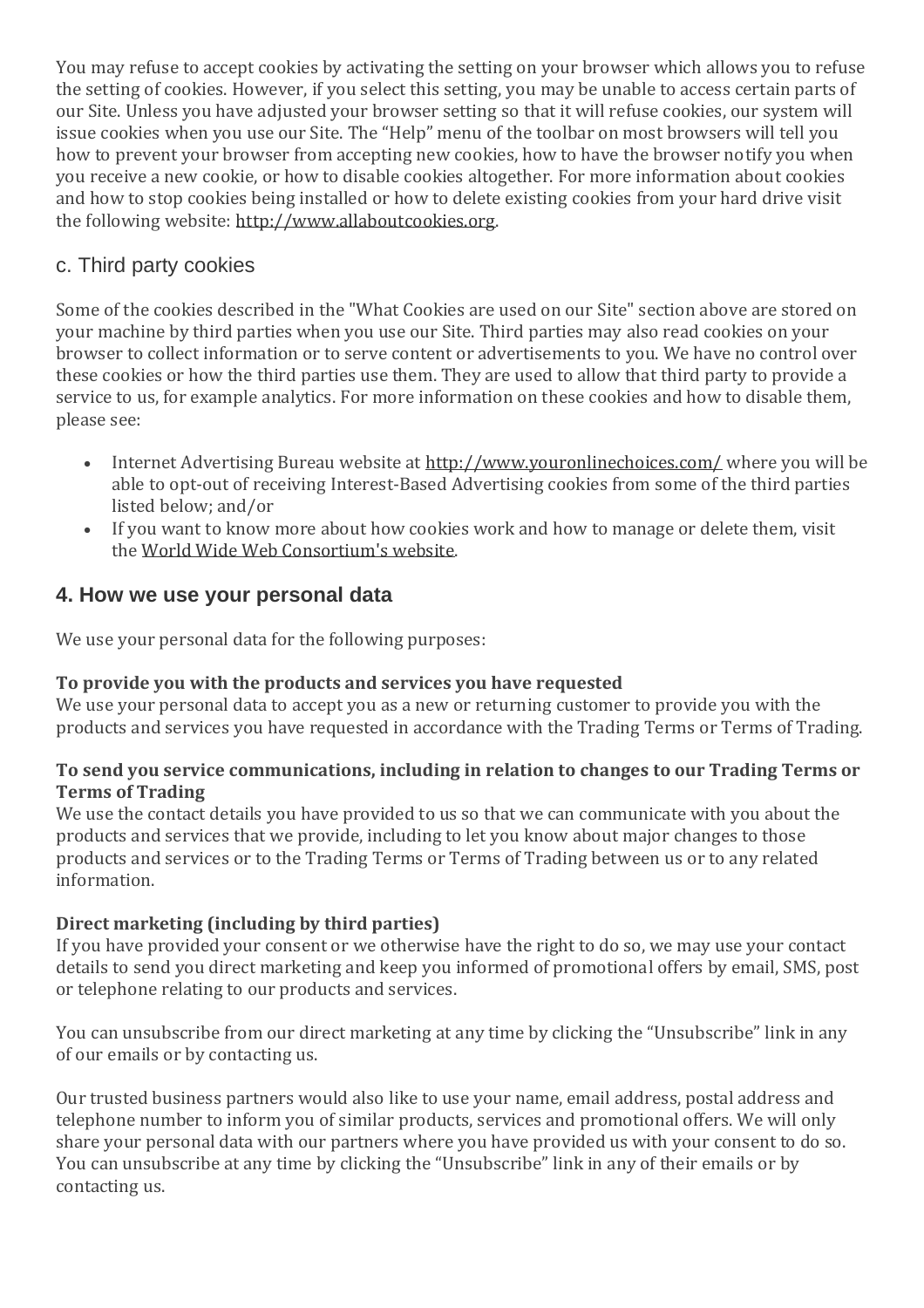#### **To track your usage of our website, communications, products and services**

We use cookies and similar technologies to track your activity on our Site so that we can provide important features and functionality on our Site, monitor its usage, and provide you with a more personalised experienced.

#### **To provide and improve customer support**

We use your personal data to be able to provide and improve the customer support we provide to you (for example, where you have questions about our products and services).

#### **To maintain our records and improve data accuracy**

Like any business, we process personal data in the course of maintaining and administering our internal records. This includes processing your personal data to ensure that the information we hold about you is kept up to date and accurate.

#### **To respond to enquiries, complaints and disputes**

We use the personal data we hold about you to help us respond to any enquiries or complaints you have made, or deal with any dispute which may arise in the course of us providing our products and services to you, in the most effective manner.

#### **To investigate, detect and prevent fraud and comply with our legal obligations**

In certain circumstances, we use your personal data only to the extent required in order to enable us to comply with our legal obligations, including for fraud detection, investigation and prevention purposes. This may require us to provide your personal data to law enforcement agencies if they request it.

# **5. Legal grounds for processing**

Data protection law requires us to only process your personal data if we satisfy one or more legal grounds. These are set out in data protection law and we rely on a number of different grounds for the processing we carry out. These are as follows:

# **Consent**

In certain circumstances, we process your personal data after obtaining your consent to do so for the purposes of:

- sending you marketing communications about our products and services;
- sharing your name, email address, postal address and telephone number with our trusted business partners so that they may market to you about their own similar products and services;
- conducting marketing research:
- obtaining your credit score so that we can establish the best possible payment terms we are able to offer to you.

#### **Necessary for the performance of a contract and to comply with our legal obligations**

It is necessary for us to process your basic contact details, payment details and information about the business you represent for the performance of the Trading Terms or Terms of Trading between us. In particular, we rely on this legal ground to:

- provide you with the products and services;
- communicate with you about the products and services that we provide to you, including to let you know about major changes to those products and services or to the Trading Terms or Terms of Trading between us or to any related information;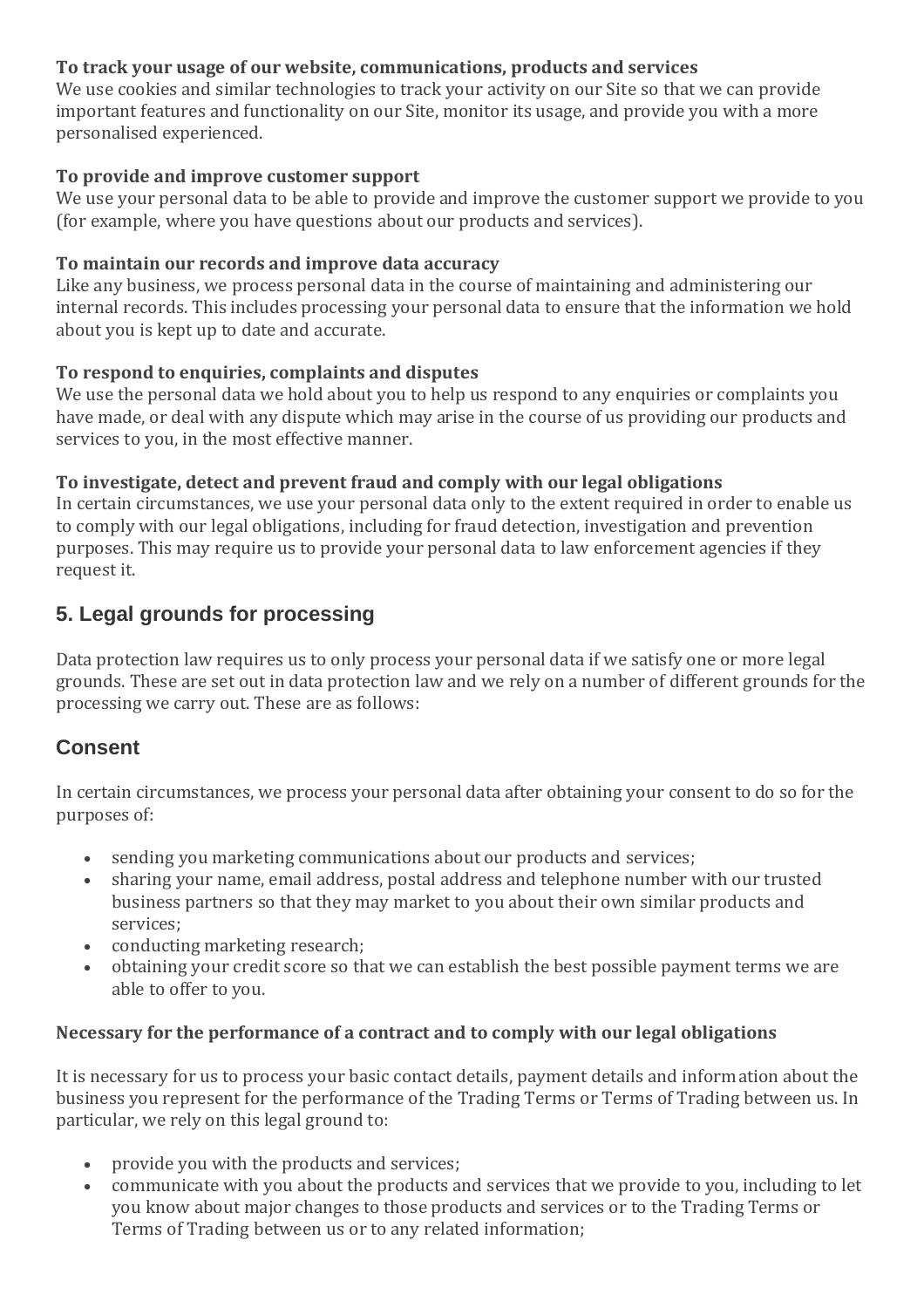- provide and improve customer support; and
- notify you about changes to our service

If you choose not to give some or all of the aforementioned information to us, this may affect our ability to provide our products and services to you.

In certain circumstances, we also use your personal data only to the extent required in order to enable us to comply with our legal obligations, including to detect, investigate and prevent fraud.

#### **Necessary for the purposes of our legitimate business interests or those of a third party**

It is sometimes necessary to collect and use your personal data for the purposes of our legitimate interests as a business, which are to:

- provide you with products and services that are as useful and beneficial as possible, including by personalising our contact with you and making sure we tell you about all the offers that are relevant to you;
- better understand our customer base so that we can improve our products and services and marketing activities (which could also benefit you);
- comply with our contractual obligations to third parties;
- develop and improve our Site to enhance the customer experience;
- train our staff so that we can provide you with a better customer service;
- respond to any enquiries or complaints you have made, or deal with any dispute which may arise in the course of us providing our products and services to you; and
- to ensure that content from our Site is presented in the most effective manner for you and for your computer;
- ensure effective operational management and internal administration of our business, document retention, compliance with regulatory guidance and exercise or defence of legal claims.

Where we think there is a risk that one of your interests or fundamental rights and freedoms may be affected we will not process your personal data unless there is another legal ground for us to do so (either that we have obtained your consent to the processing or it is necessary for us to perform our contract with you or to comply with our legal obligations).

# **6. Who we share your personal data with**

We may provide your personal data to our suppliers and service providers, including other companies in our group, who provide certain business services for us and act as "processors" of your personal data on our behalf. In addition, we may disclose your personal data if we are under a duty to disclose or share your personal data in order to comply with any legal obligation, or in order to protect the rights, property, or safety, of our business, our customers or others. This includes, in specific cases, exchanging information with other organisations for the purposes of fraud protection.

In some cases, the personal data we collect from you may, for the purposes set out above, be transferred outside the European Economic Area (**EEA**) and such destinations may not have laws which protect your personal data to the same extent as in the EEA. We are required by data protection law to ensure that where we or our "processors" transfer your personal data outside of the EEA, it is treated securely and is protected against unauthorised access, loss or destruction, unlawful processing and any processing which is inconsistent with the purposes set out in this Privacy Policy.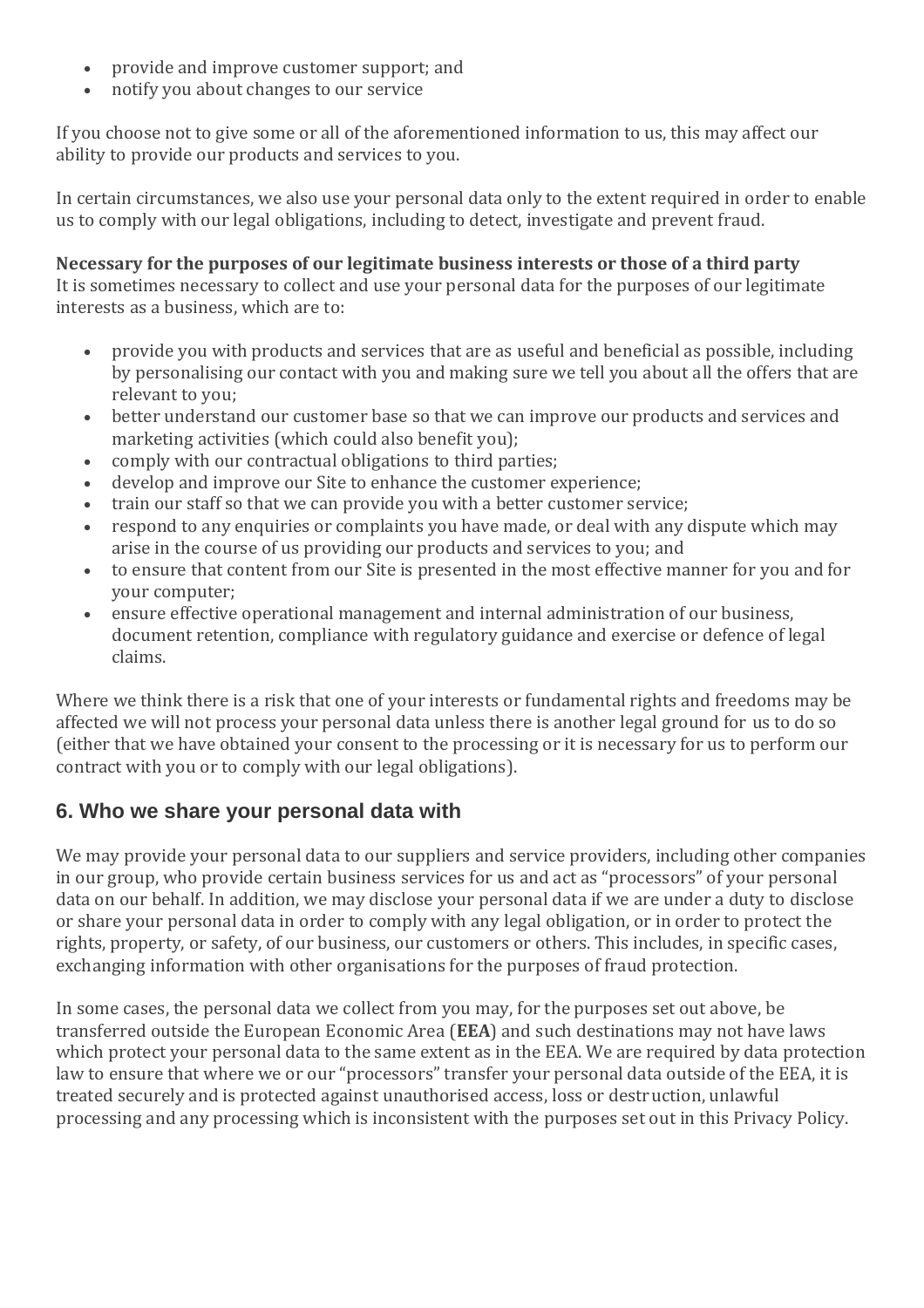# **7. How long we keep your personal data for**

We retain your personal data for no longer than is necessary for the purposes(s) for which it was provided. What this means in practice will vary between different types of data. When determining the relevant retention periods, we take into account factors including:

- legal obligation(s) under applicable law to retain data for a certain period of time;
- statute of limitations under applicable law;
- potential or actual disputes; and
- guidelines issued by relevant data protection authorities.

Otherwise, we securely erase your personal data from our systems when it is no longer needed.

# **8. Your rights**

You have the following rights regarding your personal data:

| <b>Rights</b>                                                            | What does this mean?                                                                                                                                                                                                                                                                                               |
|--------------------------------------------------------------------------|--------------------------------------------------------------------------------------------------------------------------------------------------------------------------------------------------------------------------------------------------------------------------------------------------------------------|
| Rights to be informed<br>1.                                              | You have the right to be provided with clear, transparent and easily<br>understandable information about how we use your personal data and your<br>rights. This is why we are providing you with the information in this<br>Privacy Policy.                                                                        |
| Right of access<br>2.                                                    | You have the right to obtain access to your personal data (if we are<br>processing it) and certain other information (similar to that provided in<br>this Privacy Policy). This is so you are aware and can check that we are<br>using your personal data in accordance with data protection law.                  |
| Right to rectification<br>3.                                             | You are entitled to have your personal data corrected if it is inaccurate or<br>incomplete.                                                                                                                                                                                                                        |
| Right to erasure<br>4.                                                   | This is also known as 'the right to be forgotten' and, in simple terms,<br>enable you to request the deletion or removal of your personal data where<br>there is no compelling reason for us to keep using it. This is not a general<br>right to erasure; there are exceptions.                                    |
| 5.                                                                       | You have the right to 'block' or supress further use of your personal data<br>Right to restrict processing in certain circumstances. When processing is restricted, we can still store<br>your personal data, but may not use it further.                                                                          |
| Right of data portability<br>6.                                          | You have the right to obtain and reuse your personal data in a structured,<br>commonly used and machine-readable format in certain circumstances. In<br>addition, where certain conditions apply, you have the right to have such<br>information transferred directly to a third party.                            |
| Right to object to<br>7.<br>processing                                   | You have the right to object to us processing your personal data for our<br>legitimate business interests or for direct marketing purposes (including in<br>each case any related profiling).                                                                                                                      |
| Right to withdraw consent<br>8.<br>to processing                         | If you have given your consent to us to process your personal data for a<br>particular purpose (for example, direct marketing), you have the right to<br>withdraw your consent at any time (although if you do so, it does not<br>mean that any processing of your personal data up to that point is<br>unlawful). |
| Right to make a complaint<br>9.<br>to the data protection<br>authorities | You have the right to make a complaint to the Information<br>Commissioner's Office (ICO) if you are unhappy with how we have<br>handled your personal data or believe our processing of your personal data<br>does not comply with data protection law.                                                            |